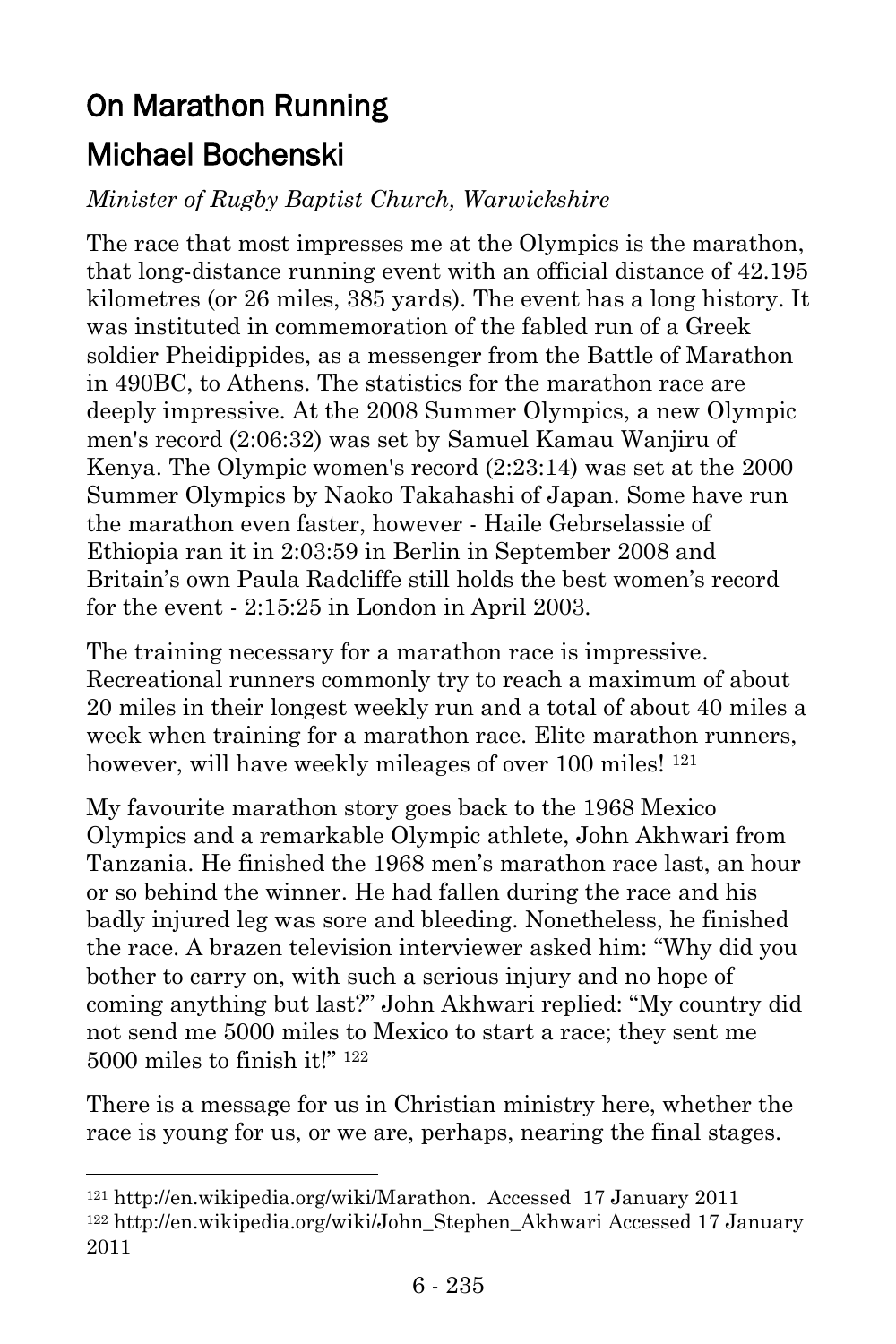Our call from the Lord Jesus as ministers is to aim always to be his followers and to finish the race, not just begin it or even get over halfway! Having recently celebrated the Pearl Anniversary (30 years) of my ordination as a Baptist Minister, the analogy of the marathon strikes me then as a powerful one for the work of ministry. For example, it speaks of the need to stay the course; the need for ongoing training; the importance of pacing yourself, and of making sure you get enough intake to sustain you throughout the race; learning to keep reserves back for the final stages.

One of the earliest pieces of advice I was given as I began my ministry marathon was this: know your Bible, know yourself and above all - know your God. I have tried to keep that advice. Know your Bible and therefore enjoy biblical studies. Know yourself and therefore practise theological reflection. Know your God - and therefore commit yourself to the lifelong study and practice of theology.

# **Know your Bible - biblical studies**

My College Principal was Dr Barrie White, a church historian blessed with a rapier-like wit and a dry sense of humour. He was a life-long mentor to many. His keynote address at the 1980 Mainstream Conference "Opening our Doors to God" <sup>123</sup> helped to shape the charismatic-evangelical convergences of the 1980s.<sup>124</sup> During my first few days in College he shared with us words that have stayed with me for over three decades: "The Word of God is the Word of God. But the Word of God may not be what you think it is now!". For an evangelical, first nurtured in a narrow King James Version-only tradition, this was a challenge to explore, to think and above all to open my doors to God and His Word. Reading, studying, living, preaching and teaching the Bible has been my life's calling.

Chrysostom wrote: "It is a great thing this reading of the Scriptures! For it is not possible ever to exhaust the mind of the Scriptures. It is a well that has no bottom".

Francis of Assisi, early in his life, found himself in an enemy prison after a battle had gone horribly wrong. There a cellmate

l

<sup>123</sup> B.R.White, 'Opening our Doors to God' (Mainstream 1980).

<sup>124</sup> I.M.Randall, *The English Baptists of the 20th Century* (Didcot: The Baptist Historical Society, 2005).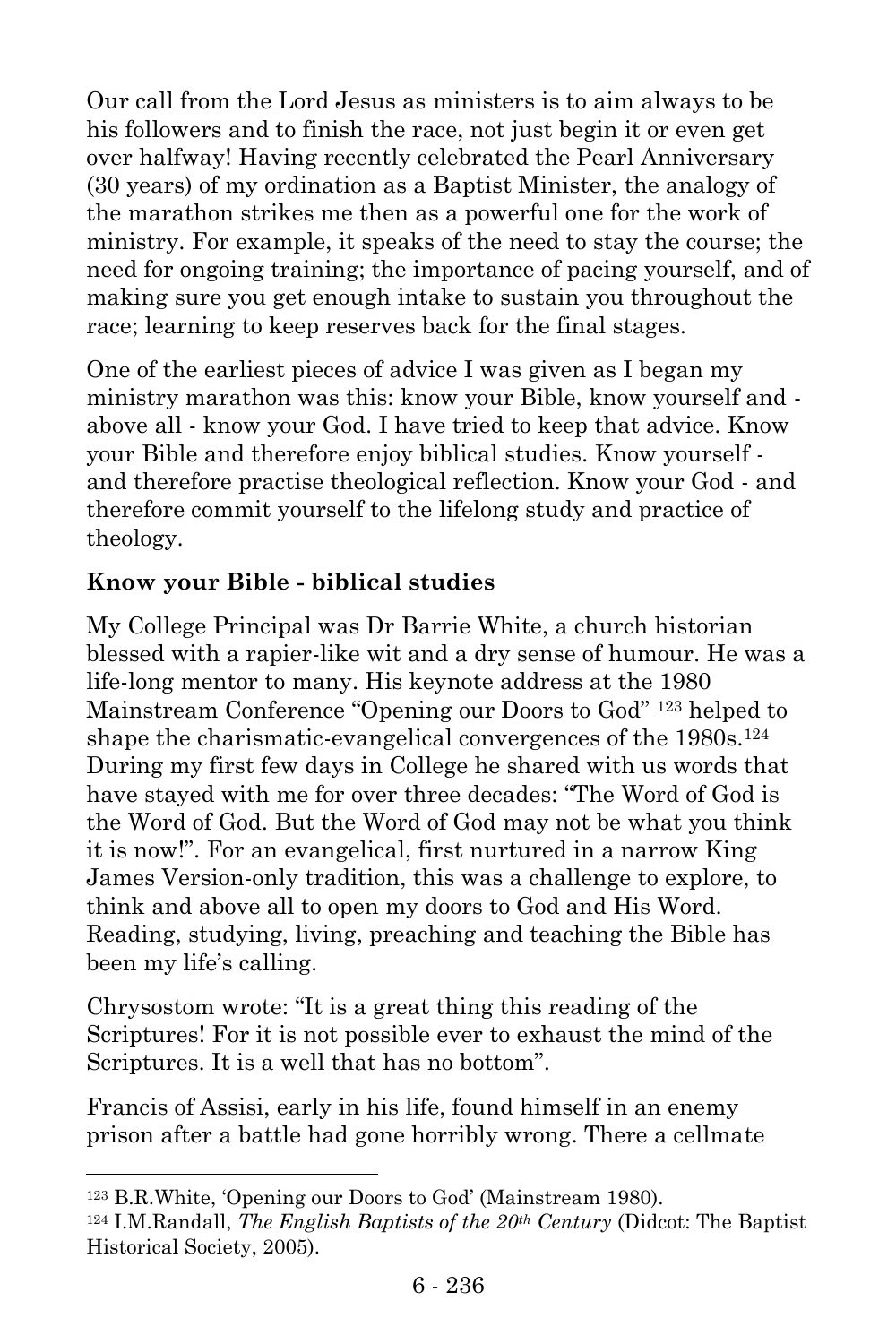had a copy of the Bible hidden within his cell. He hid it in Francis' bandages before they took him away to be executed. Days passed before Francis realized what the old man had put deep within his bandages, but when he found it, he began to read it ferociously, memorizing the scriptures that contained the hope that would keep him alive in that living hell. As he recovered from his wounds, the words of the Bible became embedded in his mind and spirit and he came to know them by heart. With them he helped to change the face of the Mediaeval Church.

Martin Luther wrote: "The Bible is alive, it speaks to me; it has feet, it runs after me; it has hands, it lays hold on me...The Bible is the true Lord and Master of all writings and doctrines on earth". John Wesley's devotion to Scripture was also legendary: "I expect you to show me plain Scripture for your assertion - otherwise I dare not receive it; because I am not convinced that you are wiser than God".

Consider, too, Martin Niemőller in Dachau Concentration Camp: "The Word of God was simply everything to me - comfort and strength and guidance and hope, master of my days and companion of my nights, the Bread which kept me from starvation and the Water of Life which refreshed my soul".

The New International Version (NIV) has been my preferred teaching and preaching Bible since I bought my first copy in Blackwells, Oxford, on the day it was first published in Britain. More recently, I have come to enjoy and respect, in my devotional reading, Eugene Petersons' translation of the entire Old and New Testaments: *The Message*. Writing of this process, Peterson wrote: *"*I am very conscious that I am in a vast company of translators teachers in class-rooms, pastors in pulpits, parents around the supper table, writers in languages all over the world, baptized Christians in workplaces and social gatherings past imagining - all of us at this same work, collaborators in translating the word of God, reading and then living this text, eating the book, and then getting these Scriptures into whatever language is heard and spoken on the street on which we live." <sup>125</sup>

l

<sup>125</sup> E. H. Peterson, *Eat this Book: A Conversation in the Art of Spiritual Reading* (Hodder and Stoughton, London 2006), 176.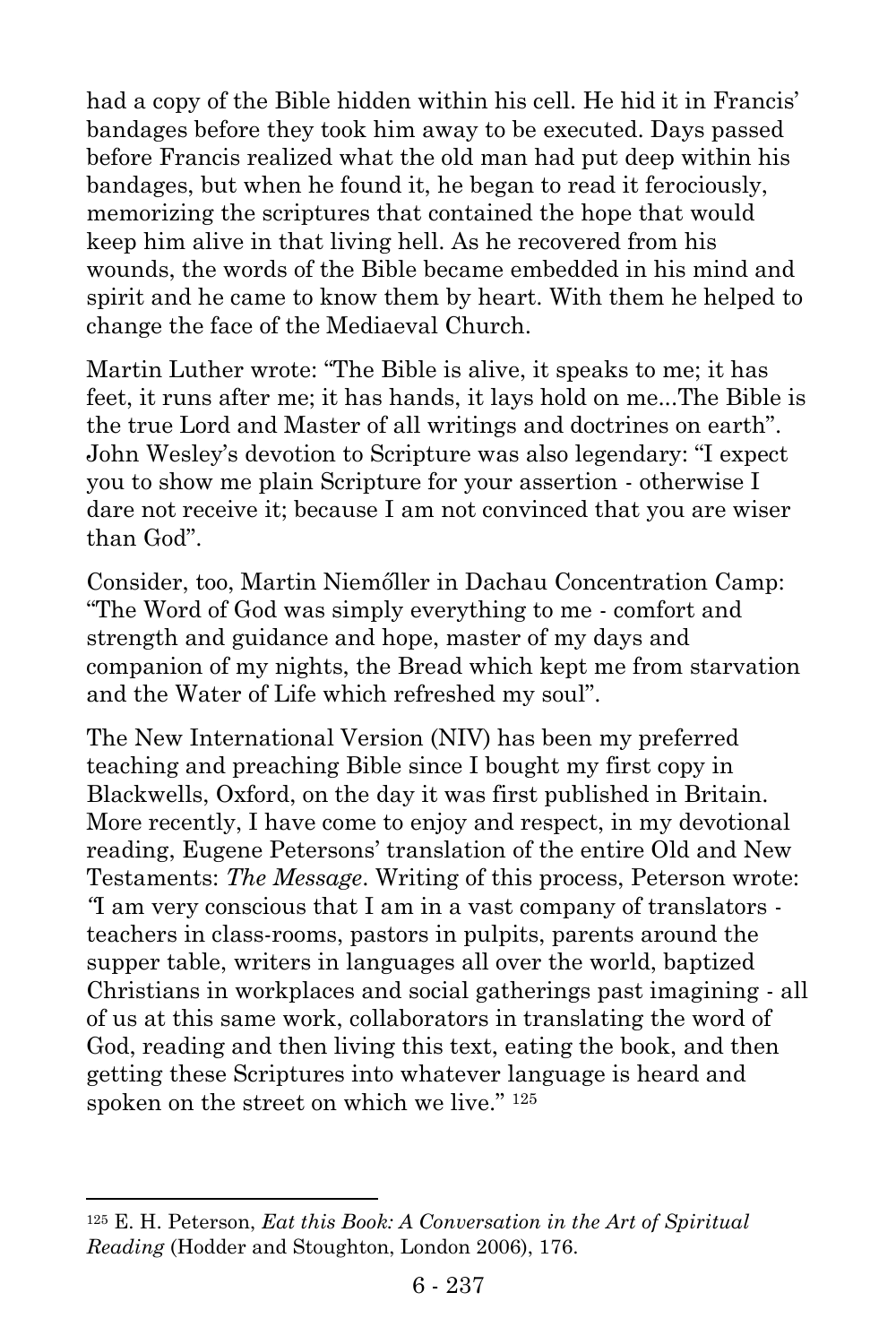During my training at Regent's Park College, Oxford, in the late 1970s, I recall the sense of having been rumbled at last: "They are paying me to study the psalms" (!) went through my excited mind. "Not much!" was the next thought - but that is *not* the point! That sense of thrill and wonder has never left me - "They are paying me to study, live, preach and teach God's Word" remains a delightful thought.

### **Know yourself - Theological Reflection**

My first mentor was Bruce Keeble, pastoral tutor at Regent's. Bruce taught me to see how both a minister's strengths and weaknesses would be reproduced in the life of a church and to do what I can to compensate for my weaknesses by delegating and using other people to cover them. My ministerial strengths have been a commitment to hard work and an ability to balance administrative, pastoral and teaching gifts in such a way as to keep many irons in several fires (usually) without them going out.

In my Cowley pastorate, I benefitted from a sentence in an Anthony Trollope novel: "A man's skin may be toughened like a blacksmith's arms." Learning to toughen up under criticism and to both learn from it, but also sometimes challenge it, became part of my ministerial lifestyle from that time.

In Blackburn, where Graham Ashworth became both my friend and mentor, I was taught to recognise that leadership from the front is fine until you look back and see that few if any have followed you all the way. Leadership from the middle and sometimes front became my preferred pattern thereafter.

In St Albans, where David Staple proved a wise and always helpfully critical guide, I had to learn about coping with rejection and stress at various levels, especially as "The Toronto Blessing" worked its way through my congregation. Some at that time concluded that the church, much of its leadership and I personally were all no longer blessed by God. Mercifully, that proved to be a minority report, but how hard it was to live and minister through.

In Poland, a former President of the Baptist Union there, Konstanty Wiazowski, was my friend, translator and guide. From him I learned (again) that complaining was in the end no substitute for doggedness and that refusing to take 'No' for an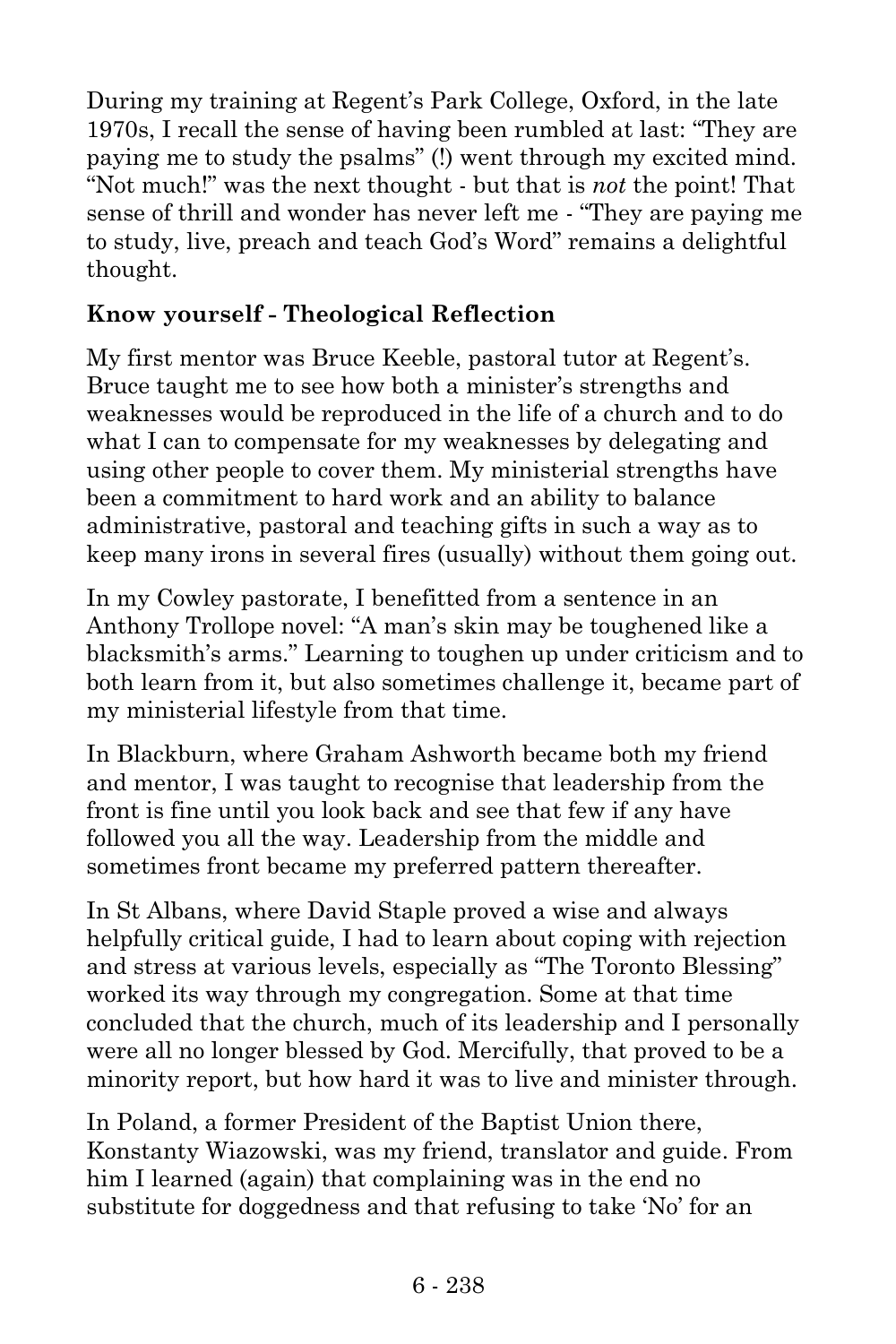answer can sometimes be the only way to move an institution on and to help prepare it for future challenges.

I could go on about weaknesses and lessons learned over my marathon to date. I suspect this will be part of what is meant by facing "the judgment seat of Christ" (2 Cor 5.10) after my race ends. John Weaver's writings on theological reflection have long been helpful to me <sup>126</sup> Theological reflection is the bringing together of God and his Word, my own character and experiences, and a contemporary issue or situation or problem in a creative process of thought, decision and action. This is what the theologians of liberation, to whom I have devoted much of my academic research and writing over these thirty years, call *praxis*. Here is a helpful summary of what it means in practice: "Theological reflection is the discipline of exploring individual and corporate experience in conversation with the wisdom of a religious heritage. The conversation is a genuine dialogue that seeks to hear from our own beliefs, actions, and perspectives, as well as those of the tradition. It respects the integrity of both. Theological reflection therefore may confirm, challenge, clarify, and expand how we understand our own experience and how we understand the religious tradition. The outcome is new truth and meaning for living." <sup>127</sup>

#### **Know your God - Theology**

l

The BBC nature documentary, The Blue Planet, was an epic, eight-part series that took five years to complete. It is breathtaking, inspiring and thrilling. Spectacular camera work captures images of a fascinating world rarely seen by human eyes - let alone caught on camera. This documentary series is a testimony to the fact that, although oceans cover two-thirds of the Earth, we know so little about them. God the Three in One and One in Three is, I would like to suggest, like the Blue Planet. Here, too, is an Ocean vast and only ever partially explored by us all. Theology is a journey of discovery into the Trinity. Here we see only through a mirror and dimly. It will take us all of this world and the next to study and worship the Triune God. But there is surely no more

<sup>126</sup> See for example his *Outside-In: Theological Reflections on Life* (Regent's Park College and Smyth & Helwys, 2006).

<sup>127</sup> Patricia O'Connell Killen & John de Beer, *The Art of Theological Reflection* (Crossroads, New York 1994), viii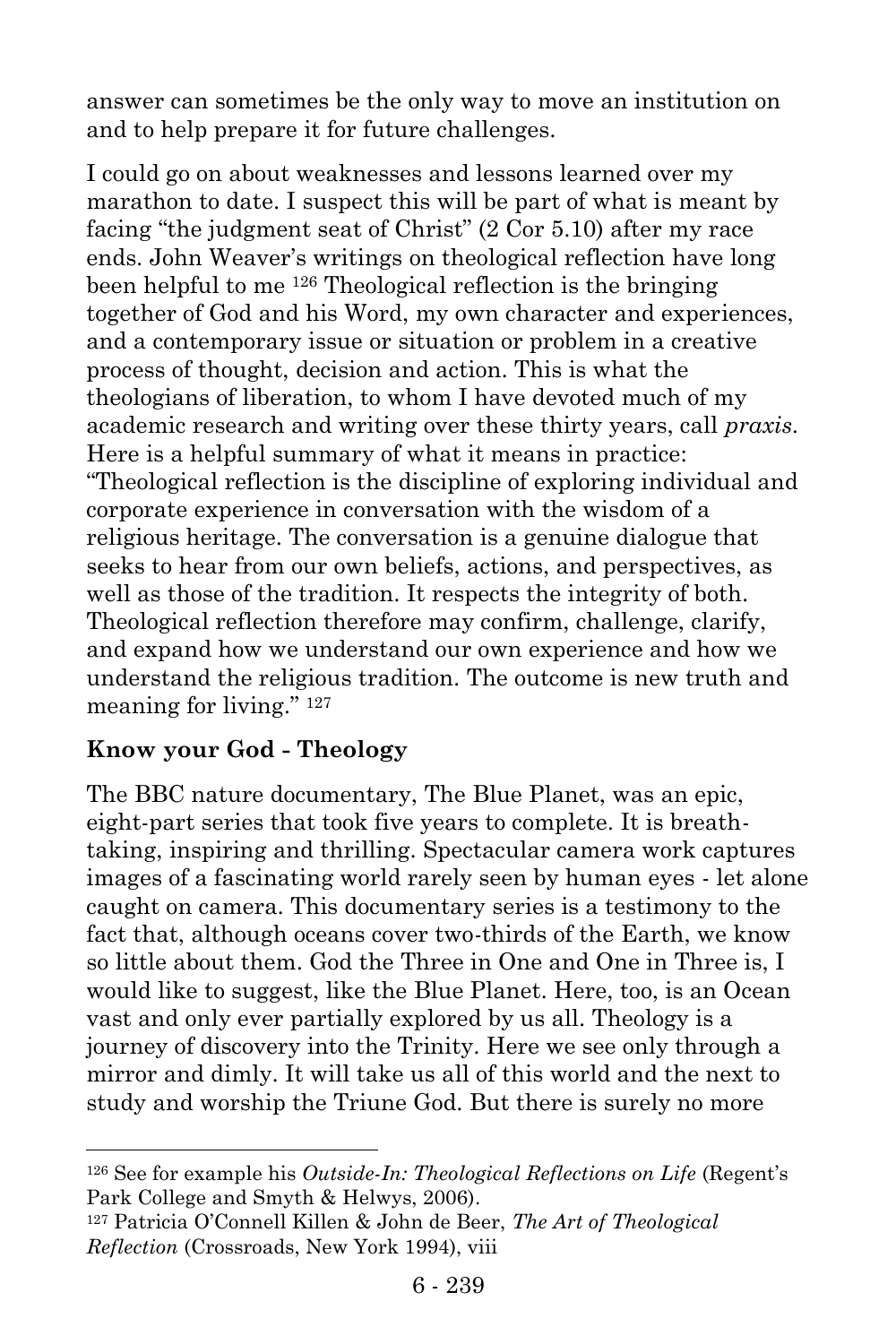important object of study than this? Theology means quite simply that: the study of God.

I used to enjoy reminding God's people in Poland that every Christian is a theologian! That is to say - all of us are called to study God, learning how to love and know and serve him better day by day. But there are those the Lord has called into some of the ocean depths, those who are Theology's deep-sea explorers, who have been privileged to study theology for a lifetime and longer. I am reminded of the story of the little girl who was deep in concentration over a drawing she was scribbling on some paper. Her mother asked her what she was drawing and received the curt reply, "God." Her mother protested, "But no one knows what God looks like!" The little girl replied, "They will now!" What a helpful attitude with which to study theology. When I've finished the marathon more people will know - please God - what He is like!

Finally, I pay tribute to the writings of Eugene Peterson, who has been guide and companion to my marathon running in recent years. This followed a sabbatical largely spent studying and reading his many books, including The Message, cover to cover. Peterson's call has been for continuity and longevity in local church Christian ministry. My practice, since ordination, has been to keep two books on the go at any one time - a book on any aspect of Christianity, and a novel, play or book of poetry. Peterson calls this spiritual reading - *lectio divina*. My ministry, preaching and life have been all the richer for this discipline. Peterson's books are full of the fruit of his own spiritual reading - Joyce, Dickens, Dostoevsky and Manley-Hopkins appear alongside Bonhoeffer, von Hügel, Charles Williams, C S Lewis and John Henry Newman. I cannot emulate Peterson's prolific use of all he has read, but we ministers can surely learn from it. We can learn too from the scale and scope of Peterson's understanding of Christianity. He is someone who has become used to finding the Lord and, in him, spiritual truth in the whole of life. In his father's butchers shop; in country walks across Montana; in the love of his wife or grandchildren; in a football game or a pastoral encounter; in the muddled discipleship of a typical congregation, in a student's question or a cataclysmic event. Peterson has learned to study God well. May we be good theologians too!

Know your Bible, know yourself, know your God, as the marathon race of ministry unfolds. The words of one of Britain's best known